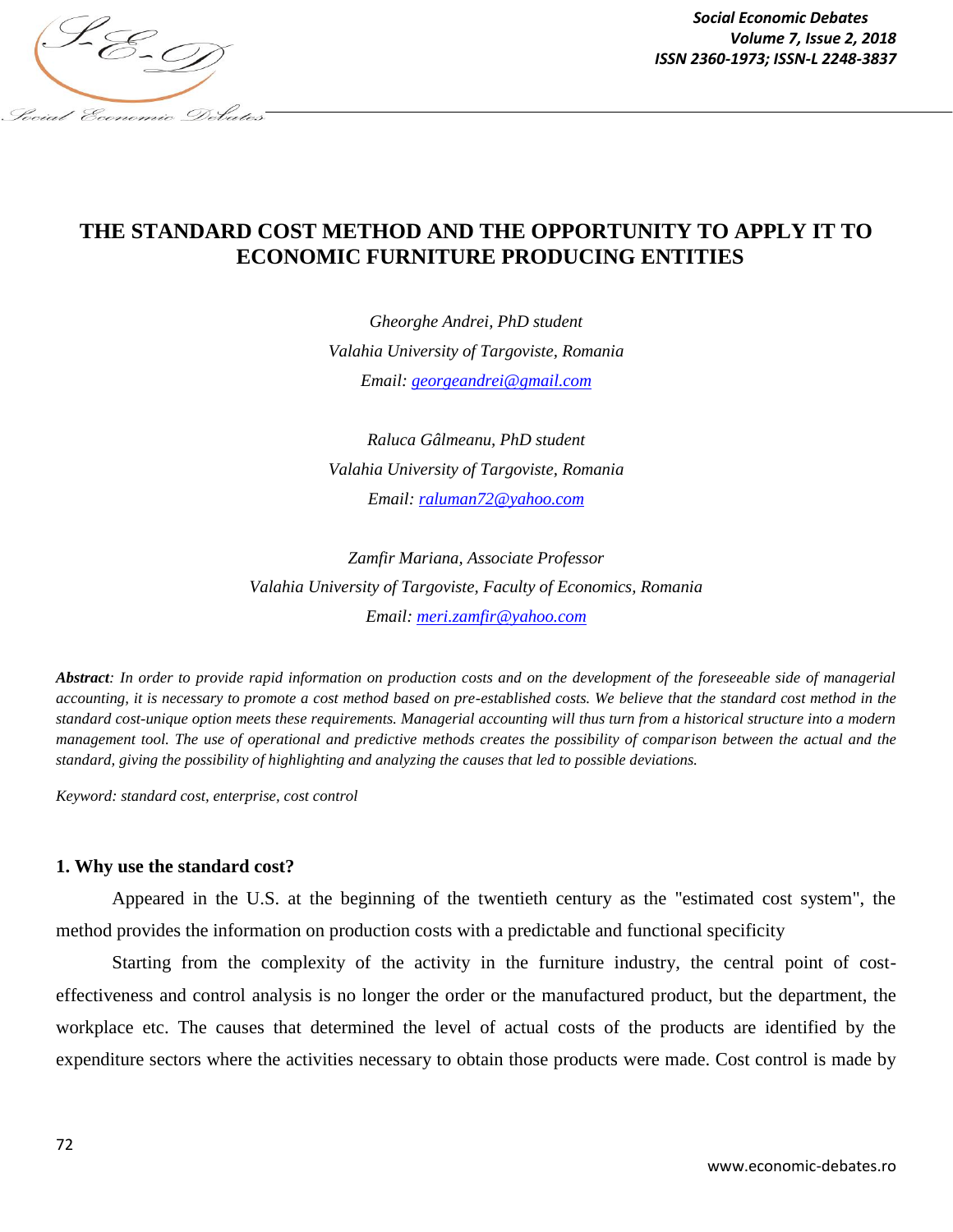highlighting and analysing the actual cost deviations from the standard costs, at the enterprise level, by sections, by calculation and by causes.

Even if it does not neglect the precision of determining the cost of goods, the standard cost method is aimed, in particular, at providing operative information necessary to control the organization's activity. The use of the standard cost method responds to the conception that the value of accounting information and its role are determined by the extent to which it is capitalized in the substantiation of decisions in order to trigger the necessary corrective measures to increase the efficiency of future activity.

By applying the standard cost method, the computational work is streamlined by the simplification that allows the use of pre-established costs. Standard unit costs calculated with anticipation are considered as actual production costs, in which case it is not necessary to calculate the actual cost of the products. The deviation from them is passed on the financial results, and they are considered deviations from reality.

The primary objective of the standard cost method is the concern to increase responsibilities. The standard cost is determined to guide the activity of the economic entity. It is a tool for controlling the consumption of resources, allowing the calculation of deviations by analysing the effective consumption in relation to the standard consumption. Through this method, the manager receives information about each expense, about the location and manner in which the resources were consumed, about their standard level or about the deviations, having the possibility to quickly discover the causes of unnecessary expenses that need to be removed to maximize the profit.

The method can be used to incite the managers to the line of cost reduction as standards can be set as a goal, not as rules to be respected. Using practical, not ideal, standards leads to the promotion of economy and efficiency.

Standards may be the basis for providing incentives for the staff. They need to have the ability to mobilize the company's staff. Standard costs need to be set to be exciting, but they can be perceived as a source of oppression and can sometimes lead to the creation and development of resistance attitudes on the part of employees who are required to meet standards. If the company's management is concerned about increasing employees' aspirations, by taking action to adhere to the company's goals and to develop a healthy competition spirit among them, it is possible to adopt an exigency standard that will be reported for a long period of time.

As it is known, the standard cost accounting can be affected in one of the following variants: standard partial cost, single standard cost and double standard cost. In view of the positive and negative aspects of the

Social Economic Debates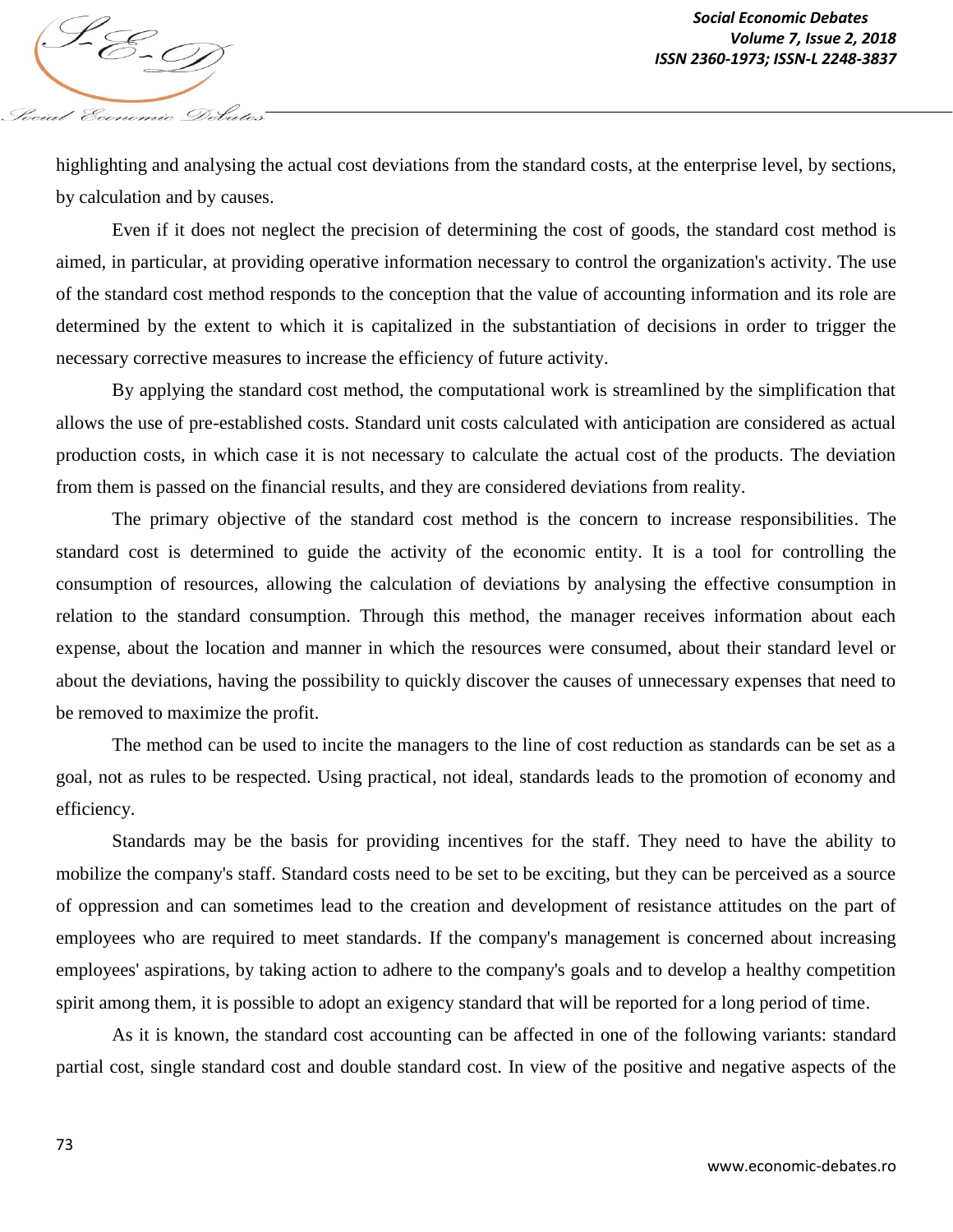three variants, we believe that the standard cost-unique solution responds more to the needs of the furniture industry.

The deviations for raw materials, as well as for labour, are determined on production sites, within which the analysis is expanded on cost-specific calculations based on the standard cost method and on the basis of documents reflecting their actual value. The deviations calculated for standard overhead costs are calculated at the end of the reporting period, after the recalculation of the expenditure standards and their comparison with the actual amounts.

Strength of the standard cost method is that, although it calculates full costs using the direct and indirect cost classification, it also uses the classification of fixed and variable costs, allowing cost analysis by reference to production volume and the determination of some useful indicators decision-making.

A. Grigore and M. Radu believe that to lead the enterprise based on predetermined sizes corresponds to the objective-based method of management and gives managerial accounting, as a provider of information necessary for decisions and corrective measures, a particular importance. Under these circumstances, the role of managerial accounting is not simply to calculate the cost of production, but to control whether this previously deferred has been reassessed by those responsible for costs. This will ensure control over the costs of production by providing daily information or at the end of a short period of time regarding the deviations from the standard costs on which the decisions taken during the economic processes are based.

In addition to the many advantages it has, the method also has some limitations that we should know before implementing it. When a standard is established, it is used as a reference or objective to be achieved over a period of time. When determining the standards requires too much effort, the economic entity may tend to preserve the standards for as long as possible, thus avoiding the expenses associated with their frequent redefinition. However, if the actual conditions of the activity change significantly from those considered in the calculation of the standards, standards may lose their information competence, their value may decrease, and the deviations are no longer relevant, and can not be used in substantiating decisions and exercising control. On the other hand, if the constant adaptation to business and environment changes leads to too much revision of standards, then they will no longer play the role of leading the enterprise. In order for the standard cost method to make sense, it is necessary that they remain stable for a longer period of time.

Any standard should be reviewed. With different content, the terms of the change are different. The current standard cost is usually revised when prices or technological processes change so that standards can no longer be used as real benchmarks. We believe that once a year, before budgeting for the coming year, furniture

Social Economic Debates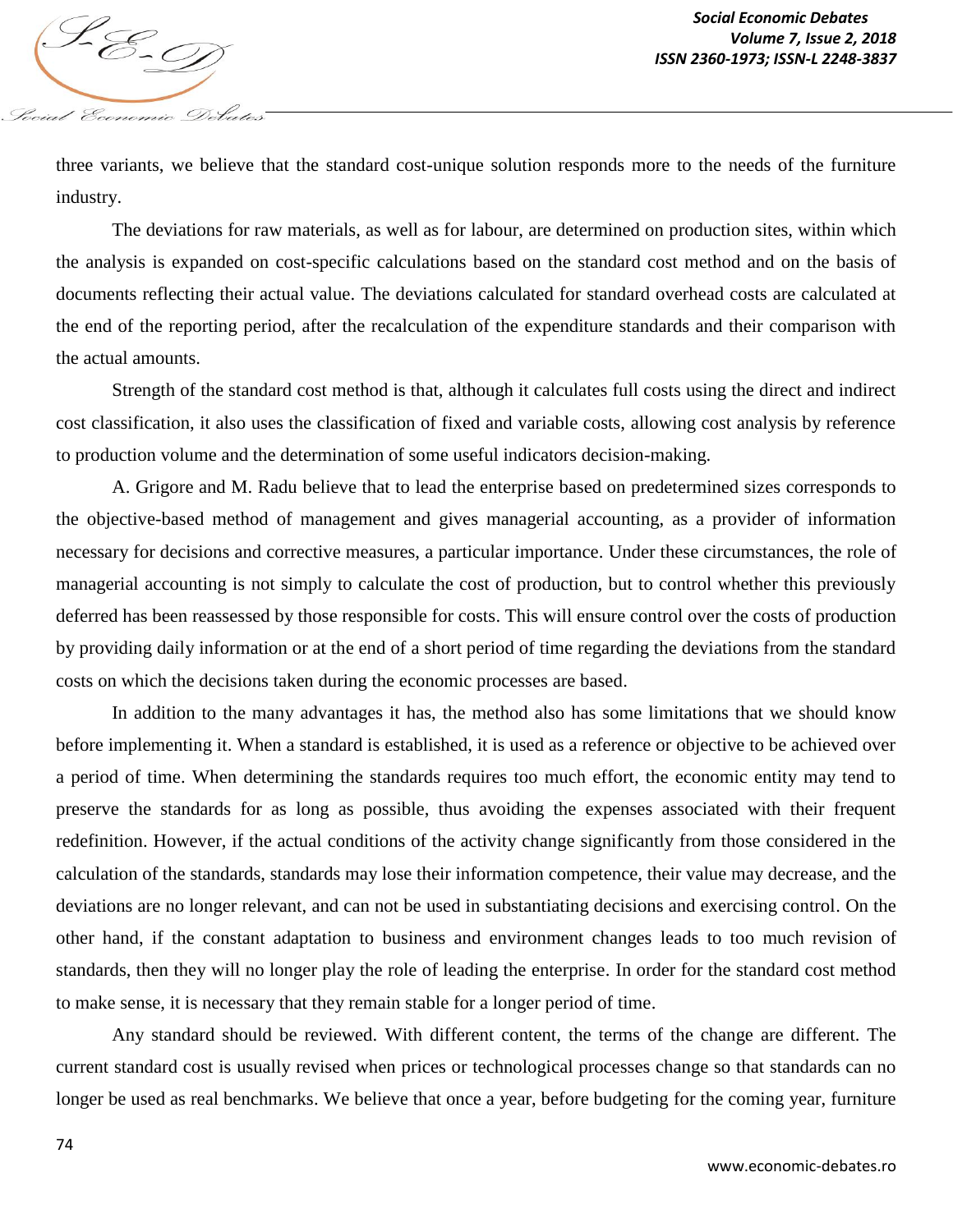

manufacturers need to revise current standards and the basic standard cost needs to be changed on the occasion of the radical change of production technology, enterprise capacity, and when basic standards deviate in a significant way from actual conditions, losing its meaning.

Sometimes the implementation of standards can only focus attention on deviations that are significant, leveraging the vision of the whole mechanism, with implications for the operation of the enterprise.

People who need to be involved in improving managerial accounting are managers, accountants and other specialists (technicians, IT specialists etc.) and trainers, starting from the premise that they better understand the advantages and limitations of the techniques and methods offered.

#### **2. Types of standards**

Several types of standards are used in economic theory and practice. The main criteria for their classification are explained below.

*According to the calculation mode*, we distinguish: ideal standards, normal standards and real standards. *The ideal standards* are established on the basis of the most efficient possible use of the factors of production, in ideal conditions for carrying out the activity. *The normal standards* are established taking into account the normal conditions of the production and sales activity. *The real standards* are developed based on actual business conditions.

*According to the form of expression*, we can identify: physical standards and value standards.

*Physical (quantitative) standards* express the quantities of raw materials or the time required to produce a complete or semi-finished product. Physical standards have a high validity over time, changing only when the production process changes. Standards for raw materials are determined by types of materials and are expressed in units of volume, weight etc. Time standards are expressed in units of time: minutes, hours, days etc. *The value standards* are the monetary value of the physical standards. They are calculated by weighing the physical standards with the standard supply prices and, where appropriate, with a standard payroll tariff. They are timelimited due to changes in prices, tariffs and changes in legislation.

*Depending on the period of validity*, the standards may be: current standards and basic standards*.*

*Current standards* are developed on the basis of the specific conditions for the period for which the standards are determined. They are updated when the elements determining their settings, change.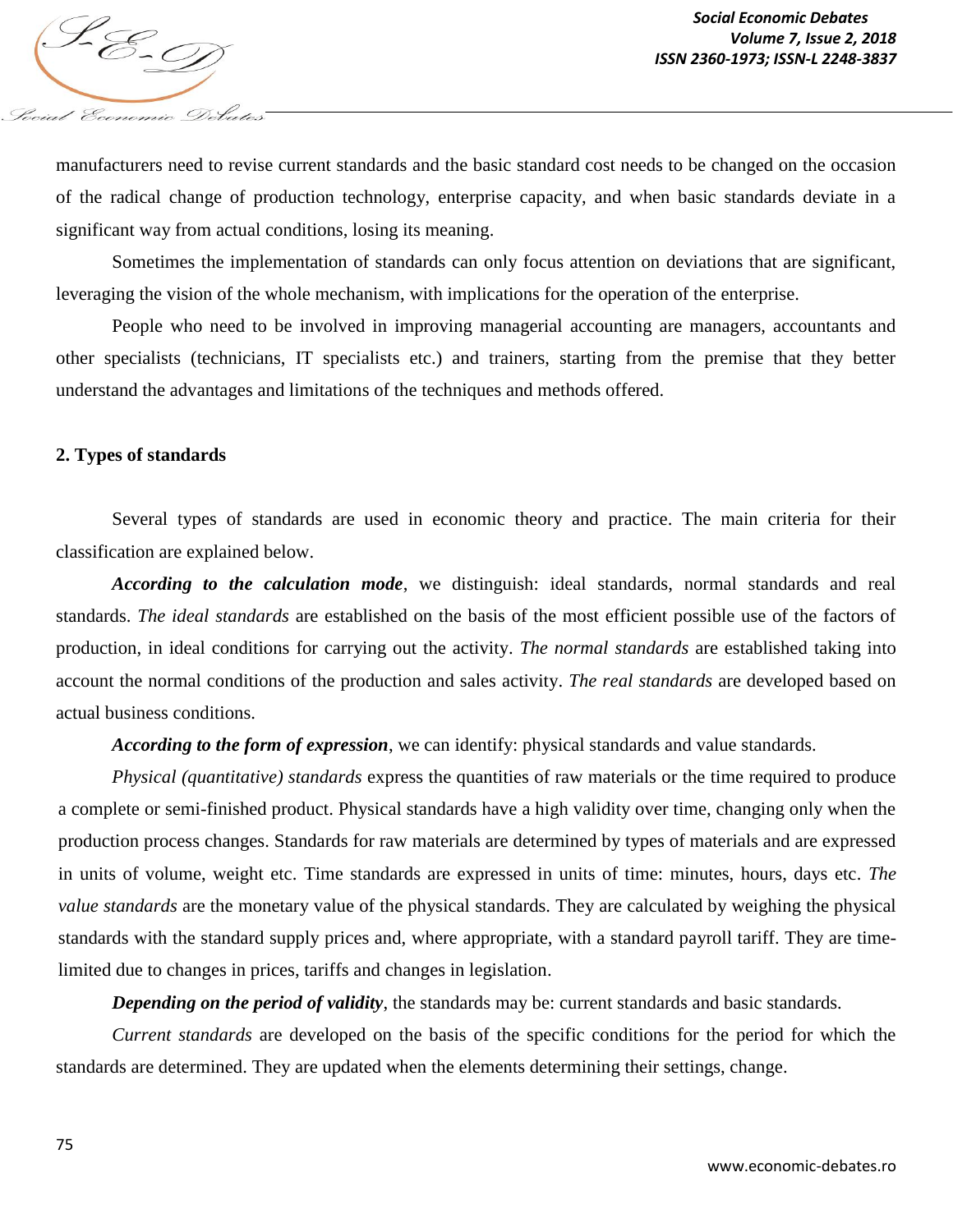

*Basic standards* are physical or value quantities to which they tend and are developed for a long time (5- 10 years). They do not update, even if there are changes to the moments in which they were established. Given that they are not related to the concrete conditions of the activity, they remain unchanged for the whole period for which they were elaborated.

#### **3. Stages of applying the standard cost method**

The standard-cost method is not set by normative acts and does not have a single method on standard setting and drafting of accounting documents. However, this system meets the requirements of the manager, being a powerful tool for controlling the consumptions of production. In order to be effective, the standard cost should have a double role: they must mobilize and at the same time they have to be understood by those who will apply them. They will be all the more mobilizing as they were built together with those who are asked to put them into practice.

Standard costs are scientifically developed, based on information from the previous period but also on the foresight elements that are correlated with the condition in which the future activity of the enterprise is planned. Standard costs are predetermined costs that are normative, thus facilitating the assessment of an entity's performance over a given period.

The cost structure, according to the standard cost method, consists of the following calculation items:

 $\Rightarrow$  the standard cost of raw materials and direct materials, determined by weighting the standard price with their standard amount;

 $\Rightarrow$  the standard cost of direct labour, determined as the product between the standard time expressed in hours of direct labour and the standard tariff per hour of activity;

 $\Rightarrow$ standard output expenses which represents the estimated amount of variable, fixed and semi-variable directing costs.

Applying the standard cost method involves going through the following methodological steps:

1. developing standard product calculations;

2. computation, tracking and monitoring deviations from the standard costs;

3. organizing standard cost accounting.

Each stage also has several substages, shown in the following chart: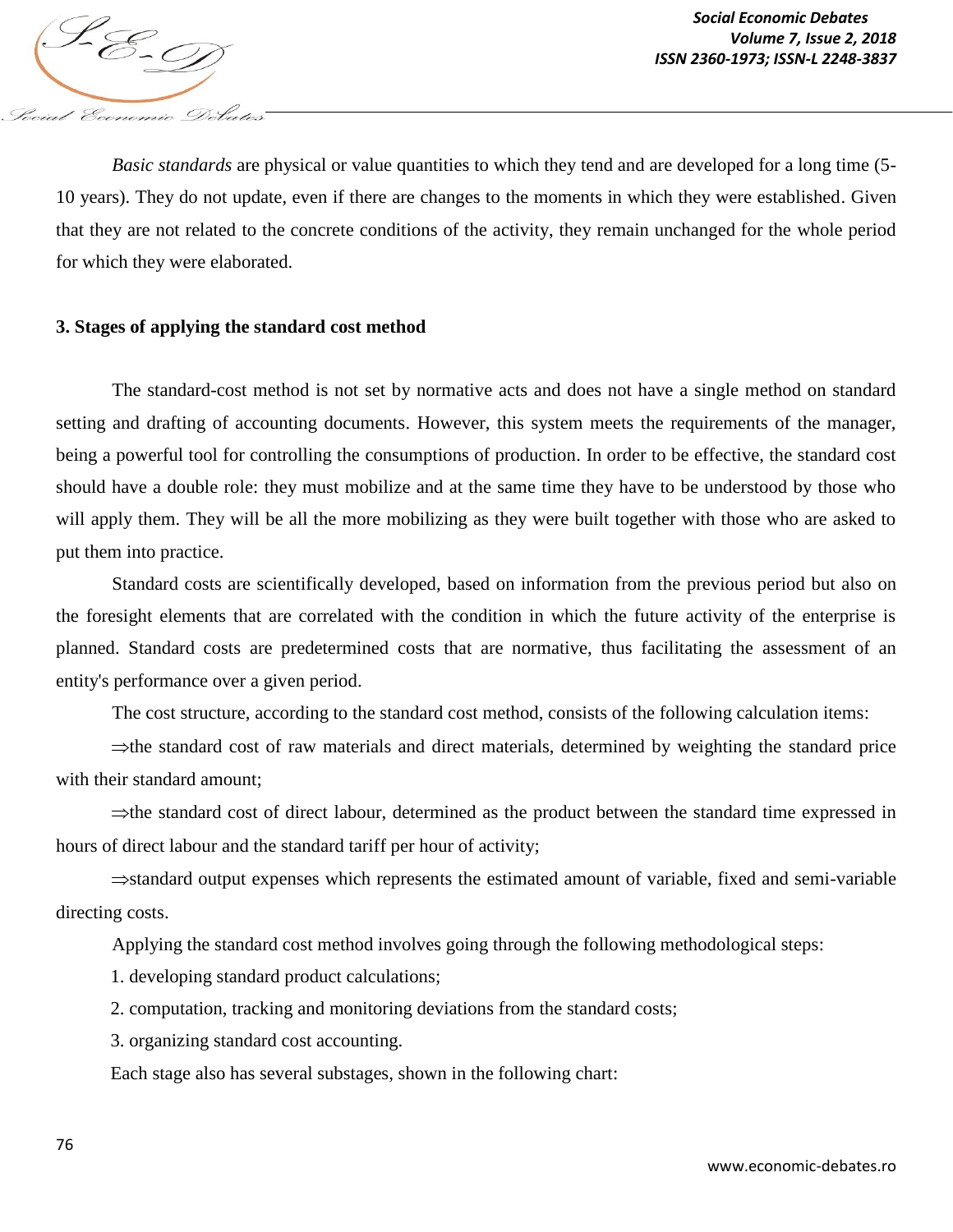

*Figure no. 1. Stages of the standard cost method*



*Source: author's processing*

Under the standard cost method, the follow-up production cost can be organized according to one of the three modes of the standard cost method (partial, single, and double). Discrepancy between these modes derive from the way in which the costs are calculated in the accounts for that are open for this purpose and from the way in which calculation and recording of deviations from standard costs is made.

### **Conclusions**

Standard costs are the basis for setting sales prices. In order-based enterprises, standard costs allow the estimation calculations to serve as the basis for establishing the sales price. The same situation is observed in the case of the launch of new pieces of furniture not equivalent on the market: the standard cost of the new product, determined on the basis of the consumption of raw materials, consumables and means of production, serves as a starting point for reference selling price, also taking into account the marketing policy considerations.